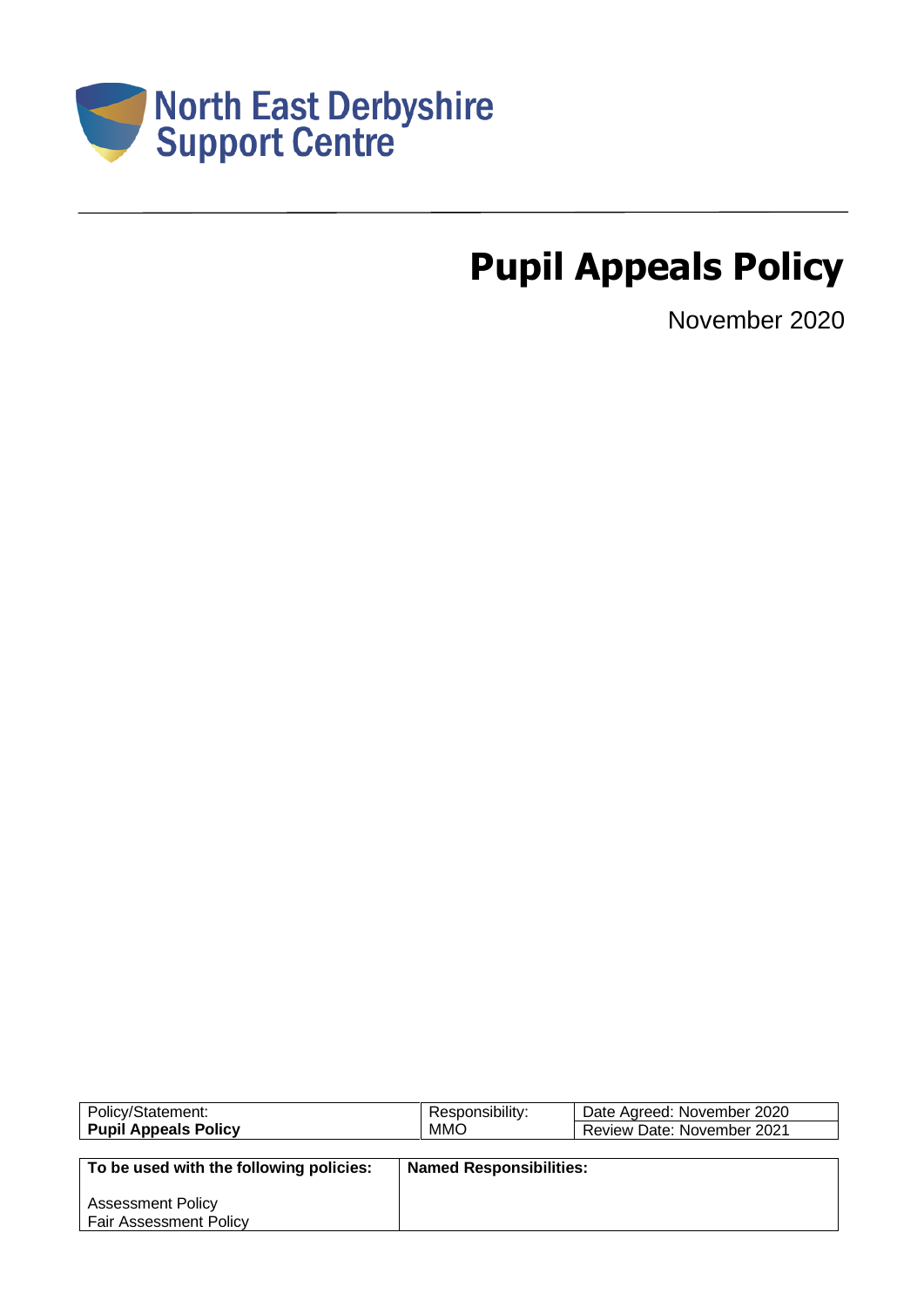# **1 Aims**

This policy addresses the situation(s) where pupils may wish to appeal against a grade they have received for a qualification and aims to establish the process for appeal.

# **2 Policy Statement**

All pupils at NEDSC have the right to make an appeal about any of the marks received for the qualifications they are undertaking.

# **3 Appeals Process**

If any student wishes to appeal a decision, they should follow the following procedure within 10 working days of receiving the disputed decision:

- speak to the member of staff responsible for teaching the qualification in the first instance about the reason they wish to appeal
- the member of staff has a responsibility to explain to the candidate why they received the grade/mark
- if the pupil is not satisfied with the explanation, the piece of work will be re-marked by another member of staff also involved with that qualification
- the pupil will be informed of the outcome of the re-marking by letter within 2 weeks of their original appeal.

If the pupil wants to continue the appeal, he/she needs to contact the exams officer, who will provide the student with information about the appeals procedure for the relevant awarding body and explain what is involved.

The exams officer will assist with the completion of any forms and will correspond with the awarding body on behalf of the student. Note that a student must have the support of the centre to be able to appeal against a result.

# **4 Conflicts of Interest**

A conflict of interest in this context can be defined as a situation that has the potential to undermine the impartiality of a tutor, assessor, and internal moderator because of a person's self-interest, professional interest or public interest.

Awarding bodies are required to be aware of any potential conflicts of interest that may impact on the outcomes of internal assessment and ultimately the award of a qualification.

All staff will be made aware of the following examples of potential conflicts of interest, though this list is not exhaustive:

- A member of staff works for a centre and a family member takes a qualification at the same centre
- A member of staff at the centre is completing a qualification delivered and assessed by the centre
- Tutor, assessor or internal moderator working with more than one centre or private training provider
- Tutor, assessor or internal moderator partaking in the appointment, promotion, supervision or evaluation of a person with whom they have family connections with
- A member of centre staff involved in the delivery or outcome of a qualification having a family connection with a registered learner or the learner's family

If aware of a conflict of interest, or the potential for there to be one, staff must make this known as soon as possible to the Headteacher or Assistant Headteacher (Curriculum and Progress). Issues will be dealt with on an individual basis, seeking to remove the conflict of interest and to ensure fair assessment for all candidates.